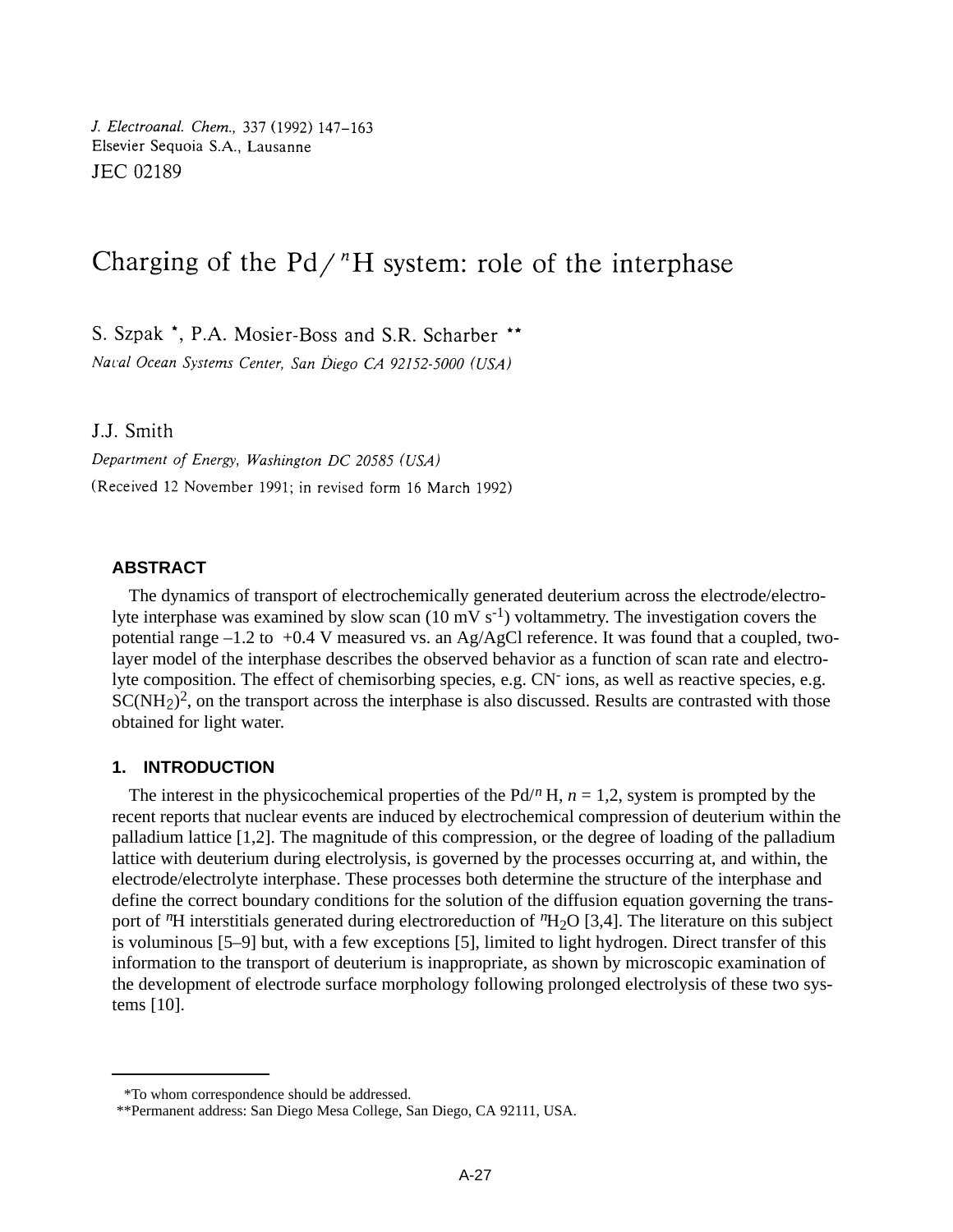The purpose of this communication is to examine the properties and behavior of the palladium/ electrolyte interphase in the presence of evolving deuterium and/or hydrogen and to accentuate the differences in interaction between these isotopes and the palladium electrode surface. This is of particular interest in determining the conditions for the initiation of the Fleischmann–Pons effect by the co-deposition technique [11]. We selected slow scan cyclic voltammetry as the primary experimental technique. The advantages of this technique have been pointed out by, among others, Capon and Parsons [6] and Chevillot et al. [9].

## **2. EXPERIMENTAL**

A single-compartment, three-electrode cell was employed throughout. The potential scan was controlled by a PAR, model 362, potentiostat. The reference electrode consisted of a fritted chamber in which an Ag/AgCl wire was immersed in saturated KCl solution in  ${}^n{\rm H}_2$ O. This arrangement minimizes Cl– contamination of the electrolyte of interest. The working electrode was electrodeposited palladium on a gold sphere with a surface area of ca.  $5 \times 10^{-2}$  cm<sup>2</sup>, from a bath containing 0.05 M PdCl<sub>2</sub> (Aldrich) and 0.3 M LiCl (Mallinckrodt) dissolved in <sup>n</sup>H<sub>2</sub>O (Merck), followed by rinsing in the electrolyte of interest. The use of a gold substrate assured the containment of hydrogen or deuterium within the palladium film and made it possible to vary the thickness and morphology of the palladium deposits in a controlled manner. This approach allowed us to discriminate between bulk and surface effects. A coiled platinum wire was placed around the working electrode to provide a uniform current density distribution. All chemicals were of the highest commercially available quality (analytical reagent grade) and used as received, except when adjusting the pH of the electrolyte. For lowering the pH in light water, concentrated  ${}^{1}$ HCl was used; for heavy water, the deuterated hydrochloric acid was prepared as follows:  $2H_2O$  was added to  $Al_2Cl_6$  (Aldrich) and the gaseous  $2HCl$  was bubbled into a vessel containing  $2H<sub>2</sub>O$ . To increase the pH, LiO<sup>n</sup>H prepared from metallic lithium (Alfa), was used.

# **3. STRUCTURE AND DYNAMICS OF THE INTERPHASE**

Whenever two phases are brought in contact with each other, an interphase region is created. In electrochemical systems, because of the distribution of electrical charges, the behavior of the Pd/*n*H-interphase under non-equilibrium conditions can only be described by a multilayer model, in which each layer is of uniform composition and infinitesimal thickness [12]. The structure of the electrolyte side of the interphase associated with the hydrogen evolution reaction and the operating driving forces for the Volmer, Heyrovsky—Horiuti and Tafel paths—in the absence of absorption has been given by van Rysselberghe [3]. Much less information has been assembled for the solid component of the interphase where the high solubility and mobility of the n H interstitials contribute to the complex nature of the Pd/*n*H interphase.

One specific example of such a non-autonomous interphase has been considered by Bucur and Bota [13]. They postulated a palladium/electrolyte interphase consisting of two sharply defined regions with discontinuous physicochemical properties. In effect, they considered a common adsorption surface in contact with, and affected by, homogeneous solid and liquid phases. The adsorption plane is in contact with the double layer and with a very thin region, the  $\lambda$  layer, where the concentration of hydrogen is much higher than that which is weakly adsorbed, H(a), or present in the bulk palladium H(II). In the present discussion, although we retain the Bucur—Bota model, we emphasize its non-autonomous character. Thus, we define a transfer zone  $\lambda^*$ , eqn. (1),

$$
\lambda^* = \lambda_s + \lambda_e \tag{1}
$$

where  $\lambda_s$  and  $\lambda_e$  denote those segments (layers) of the solid and electrolyte phase that actively participate in, and/or dominate, the transport of <sup>*n*</sup>H between them, as illustrated in Fig. 1. By splitting the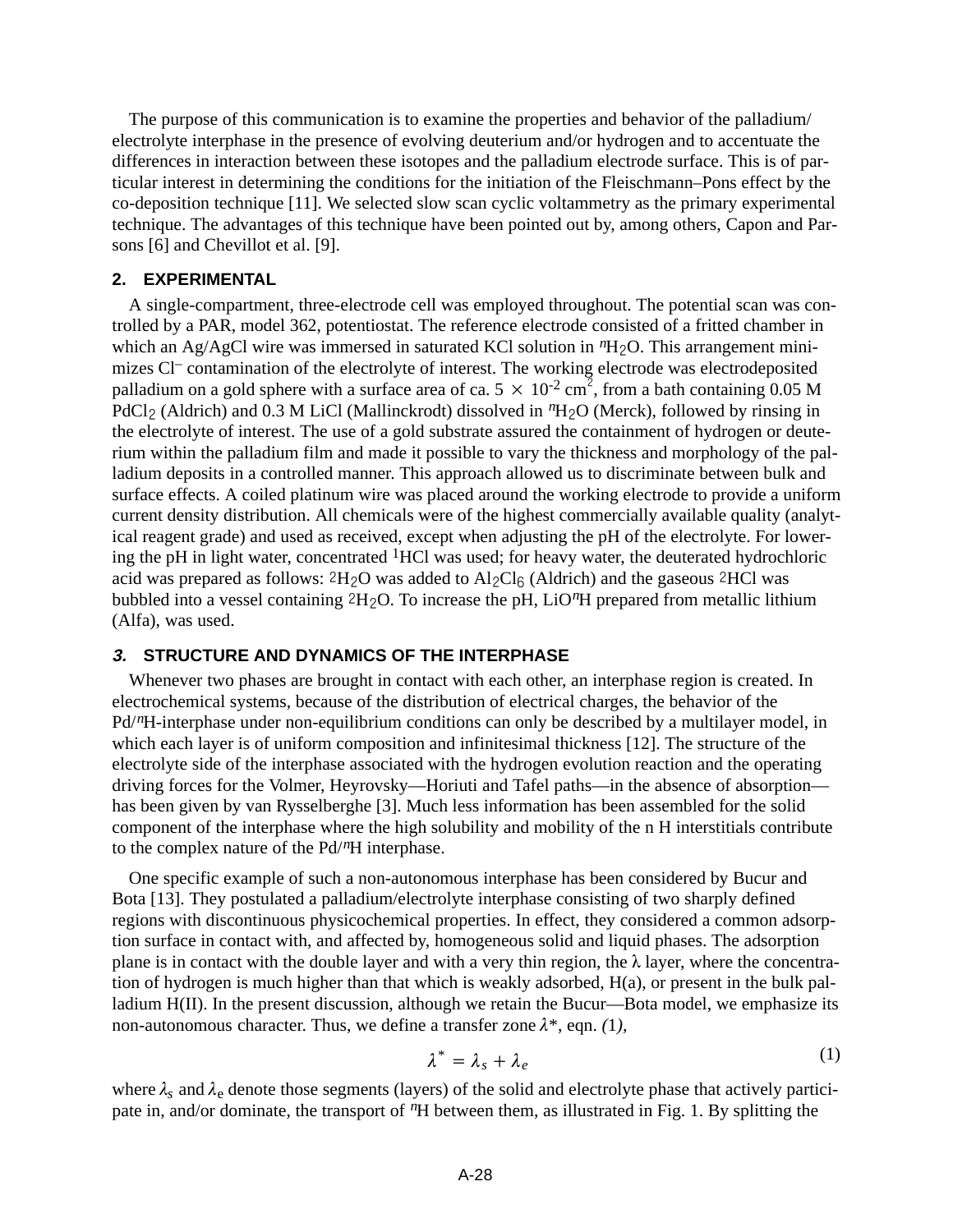interphase into several distinct layers, we are able to identify processes that control the transport of *<sup>n</sup>*H during the potential sweep and the effect of electrolyte composition and electrode surface morphology on that transport. To this end, we have investigated the effect of scan rate, pH, weakly adsorbable ions and surface active species.



**Figure 1**. Electrode/electrolyte interphase:  $\lambda$ , Bucur–Bota [13] transfer zone;  $\lambda^*$ , a coupled, two-layer segment of an interphase;  $\lambda_s$ ,  $\lambda_e$ , metal and electroylte side of the two-layer segment; sp<sub>s</sub>, sp<sub>e</sub>, space charge layers.

As required by the non-autonomous character of the interphase, the  $\lambda^*$  layer is an active element of the interphase responding to, and being affected by, the transport across it. For example, the thickness  $\lambda^*$  is affected by charged species, especially those that are strongly adsorbed. It is also affected by the extent of anodic polarization and is attributed to specifically adsorbed negative charges (anions) and oriented *<sup>n</sup>*H2O dipoles within the adsorption layer. The excess negative charges within this layer promotes an accumulation of positive charges (deuterons) held in the transfer layer so that the  $\lambda_s$  layer may extend deeper into the palladium electrode. Also, the anodic current modifies (restructures) the electrode surface by enhancing the transport of *n*H which, in our opinion, is an autocatalytic effect.

# **4. RESULTS AND DISCUSSION**

Our experimental results, presented here in the form of voltammograms, were employed to elucidate the behavior of electrochemically generated deuterium on palladium electrodes. The basis for the discussion is the splitting of the interphase into parts reflecting the structure of the metal side, s, and separately, the electrolyte phase, e.

## **4.1. General Features of the Pd/H Voltammograms**

Typical voltammograms covering the Pd/*n*H region –1300 to + 400 mV, shown in Fig. 2, are similar to those reported by others [5–9]. Of the two branches, the more revealing and interesting is the anodic branch, because it is here that the characteristic features associated with the *n*H transport across the interphase are displayed. An important factor affecting the shape of voltammograms is the electrode surface morphology. On smooth and thin electrodeposits of palladium on gold, peak B is poorly defined compared with peak C. In contrast, both peaks are clearly seen on black palladium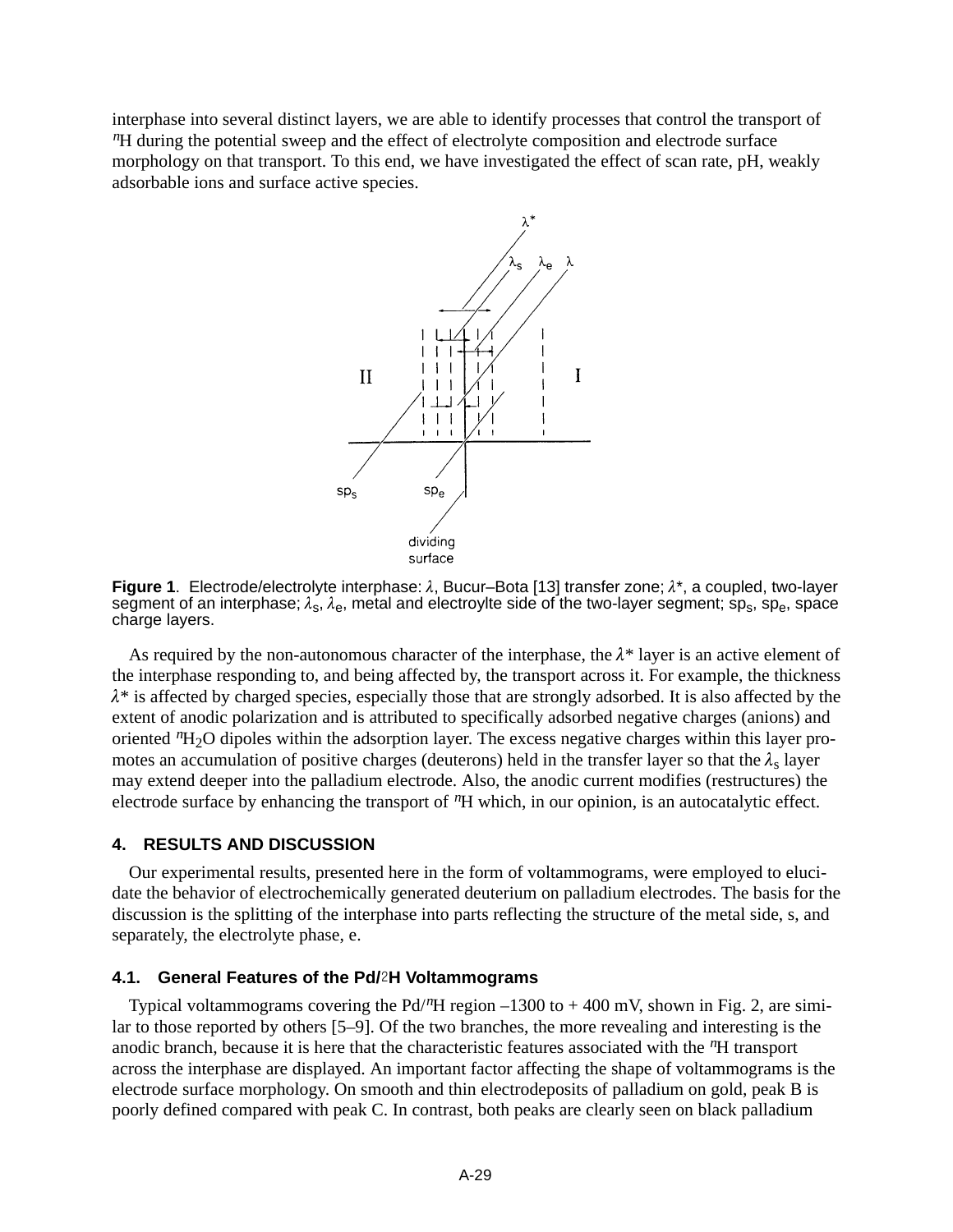electrodes, i.e. on electrodes prepared at higher current densities. The scanning electron micrograph photograph of the smooth palladium electrode, Fig. 2(a), shows the growth of crystallites on a smooth surface whereas the black palladium surface is porous and consists of an agglomerate of spherical particles of submicrometer size, Fig. 2(b). Therefore, the difference in the shape of voltammograms are due to a surface-to-volume effect of the palladium electrode, a conclusion reached earlier by Chevillot et al. [9]. It was shown that black palladium has an increased number of boundaries where the preferential absorption occurs [10,14], and that hydrogen sorption, I.e. combined adsorption and absorption processes, is much more irreversible in thin films than in bulk palladium [8]. A small cathodic peak, peak D, is observed in the voltammograms on black palladium films but not on smooth palladium. It is unlikely that this peak is due to the reduction of an oxide as the potential scan was terminated prior to oxide formation. Since the black palladium films are thicker and have more surface area as well as more boundaries, peak D is assigned to adsorbed *n*H.



 $(b)$ 

**Figure 2**. Scanning electron micrographs of palladium electrode surface and corresponding voltammograms, scan rate 10 mVs<sup>-1</sup>, electrolyte 0.3 M LiCl/D<sub>2</sub>O: (a) smooth (electrodeposited at 500  $\mu$ A); (b) black palladium (electrodeposited at 500  $\mu$ A for 60 min, followed by 50  $\mu$ A for 3 min).

The positive scan of the voltammograms shows two peaks, labeled B and C, of which peak C is actually composed of two closely spaced peaks,  $C_1$  and  $C_2$ . These peaks are generally referred to as "weak" and "strong" adsorption or, more appropriately, to weakly and strongly bound hydrogen. Since peak C occurs at a higher potential and has a higher free energy of adsorption, it is attributed to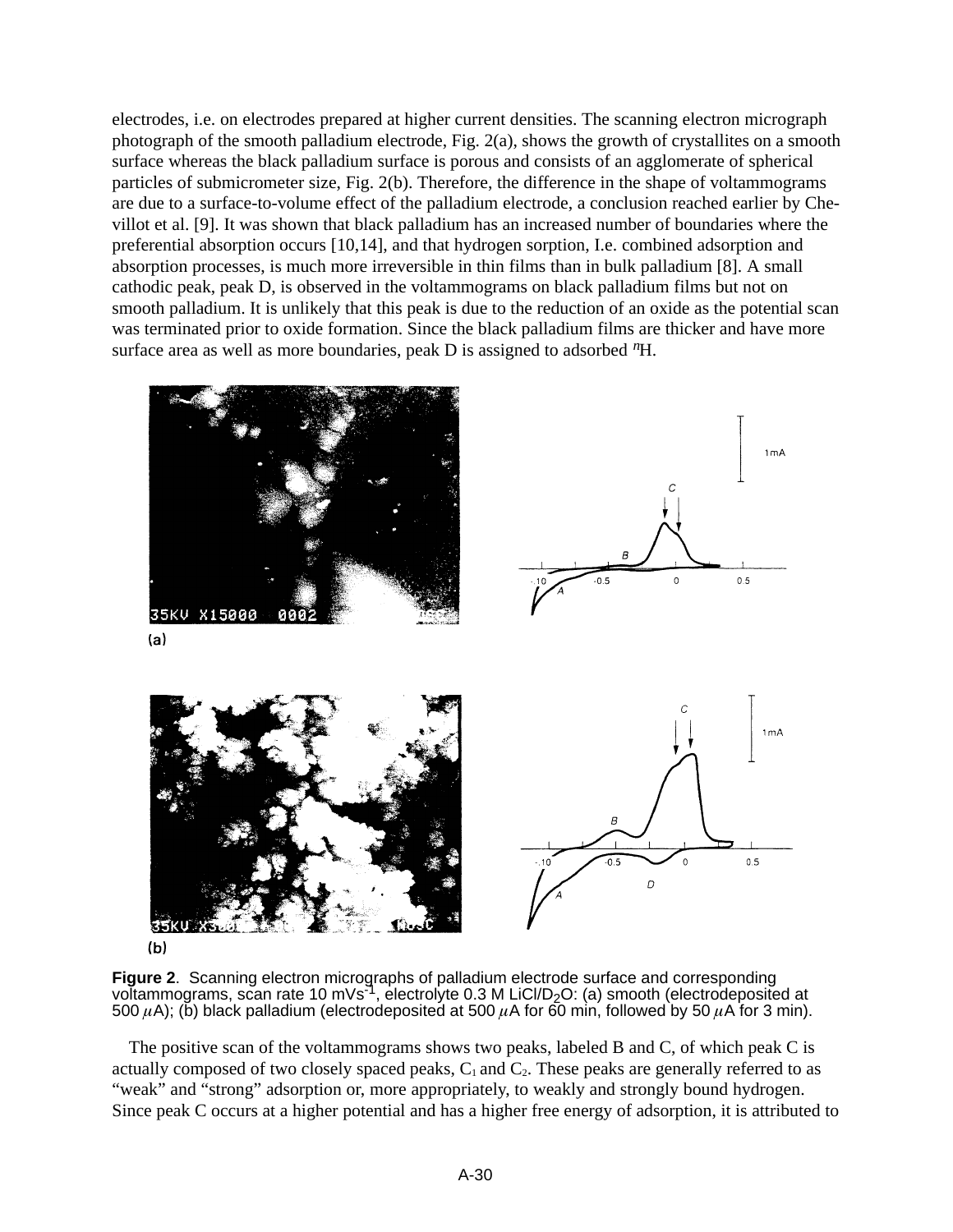strongly bound hydrogen. With regard to Fig. 1*,* we assign peaks B and C to the reoxidation of *n*H in the  $\lambda_e$  and  $\lambda_s$  regions respectively. Since peak C is actually a superposition of two closely spaced peaks, implying that there are two forms of strongly bound *n*H, there are at least three forms of hydrogen present in the electrode/electrolyte interphase.

A somewhat better insight into the role of the interphase can be obtained by examining Fig. 3. Figures 3(a) and 3(b) were constructed by varying the potential range scanned. In particular, Fig. 3(a) shows voltammograms that terminate at +400 mV with an increasing span in the negative direction, while Fig. 3(b) illustrates the behavior obtained by anchoring the lower limit at  $-1200$  mV and varying the upper limit. A very small anodic current is observed in the former case, Fig. 3(a), starting the scan at the rest potential, i.e.  $-118$  mV, and terminating at  $+400$  mV. On the return sweep, two peaks appear, at  $0.0 \text{ mV}$  and at  $-400 \text{ mV}$ , peaks  $D_1$  and  $D_2$ . A decrease in the lower limit causes the anodic current to increase and leads to the formation of peaks B,  $C_1$  and  $C_2$ ; simultaneously, there is a decrease in peaks  $D_1$  and  $D_2$ . Different behavior is seen when the upper limit is varied. Termination of the positive scan anywhere within the broad peak B results in a retracing of the anodic segment, see Fig. 3(b). When the scan reversal is initiated at more positive potentials, i.e. outside peak B, a small peak at –150 mV appears which first increases in magnitude and reaches a maximum for scan reversals terminating at the potential of peak  $C<sub>1</sub>$ . Continuation of scan reversal further into the anodic region, results in a return to a featureless shape of the cathodic segment.

These observations lead to the tentative conclusion that the structure and properties of the  $\lambda^*$  part of the interphase are potential dependent. At potentials less than or equal to +400 mV, the  $\lambda_e$  part of the interphase is electrochemically active (e.g. presence of adsorption sites), provided that no deuterium is present in the  $\lambda_s$  segment. The behavior of the I– $\eta$  curves, i.e. the appearance of the cathodic peak at –150 mV, shown in Fig. 3(b), suggests the presence within the interphase of charged species containing deuterium, perhaps a  $[2H \dots 2H]^+$  complex.

Incidentally, there is a degree of similarity between the electrochemical path and that associated with the solid–gas system. In the latter, Auer and Grabke [15] found that three states of the <sup>*n*H</sup> atom exist and play a role in the reaction  $H_2 \rightarrow 2H(H)$ : first,  $H(H)$  residing in the bulk interstices; second, H adsorbed on palladium atoms on the outer surface; third,  $H(\lambda^*)$  adsorbed at the interstices of the inner surface. All these forms are in equilibrium during the adsorption–desorption process. In both electrochemical and solid–gas systems, the dynamic character of the interphase is driven by the energetics associated with the transport of the interstitials.

# **4.2. Stabilization of Voltammograms**

The voltammograms of the Pd/*n*H region, as in many other complex systems, require several cycles for stabilization. In the present case, as illustrated in Fig. 4, five to ten cycles were usually needed. In general, it was found that the presence of surface active species in the electrolyte reduced significantly the number of cycles needed to stabilize the voltammograms, also shown in Fig. 4. The depth of penetration of diffusing n H interstitials into the palladium electrode is fixed by the stability of the interphase which, in turn, assures stabilization of the voltammograms [16]. This interpretation is in agreement with the concept illustrated in Fig. 1*,* i.e. when viewing the interphase as composed of two parts,  $\lambda_s$  and  $\lambda_e$ , we conclude that the chemisorbed CN<sup>-</sup> ion promotes lesser variation in the concentration of the reactive species with the time dependent overpotential, while the presence of an isopotential point, point P, can be interpreted as the accumulation of  ${}^nH$  within the  $\lambda^*$  layer [17].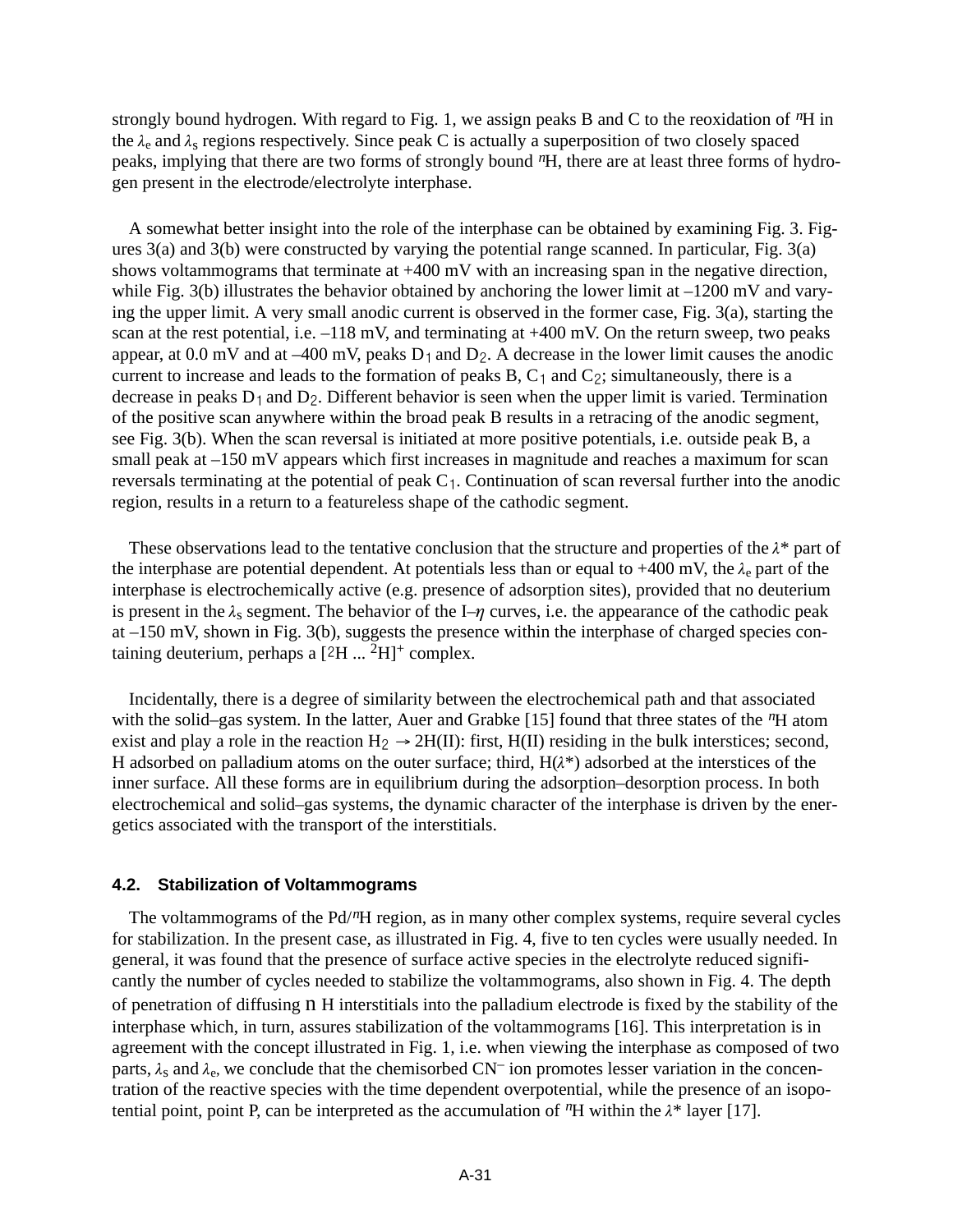

**Figure 3**. Evolution of voltammograms: (a) as a function of lower scan reversal for a fixed (+400 mV) upper limit potential, reversals at  $-300$ ,  $-500$ ,  $-700$ ,  $-900$ ,  $-1000$ ,  $-1100$  and  $-1200$  mV, OCP = –0.118 V vs. Ag/AgCl reference; (b) as a function of upper scan reversal for a fixed (–1200 mV) lower limit potential, reversals at –300 (1), –200 (2), –100 (3), 0.0 (4), +100 (5), +200 (6), and +400 (7) mV.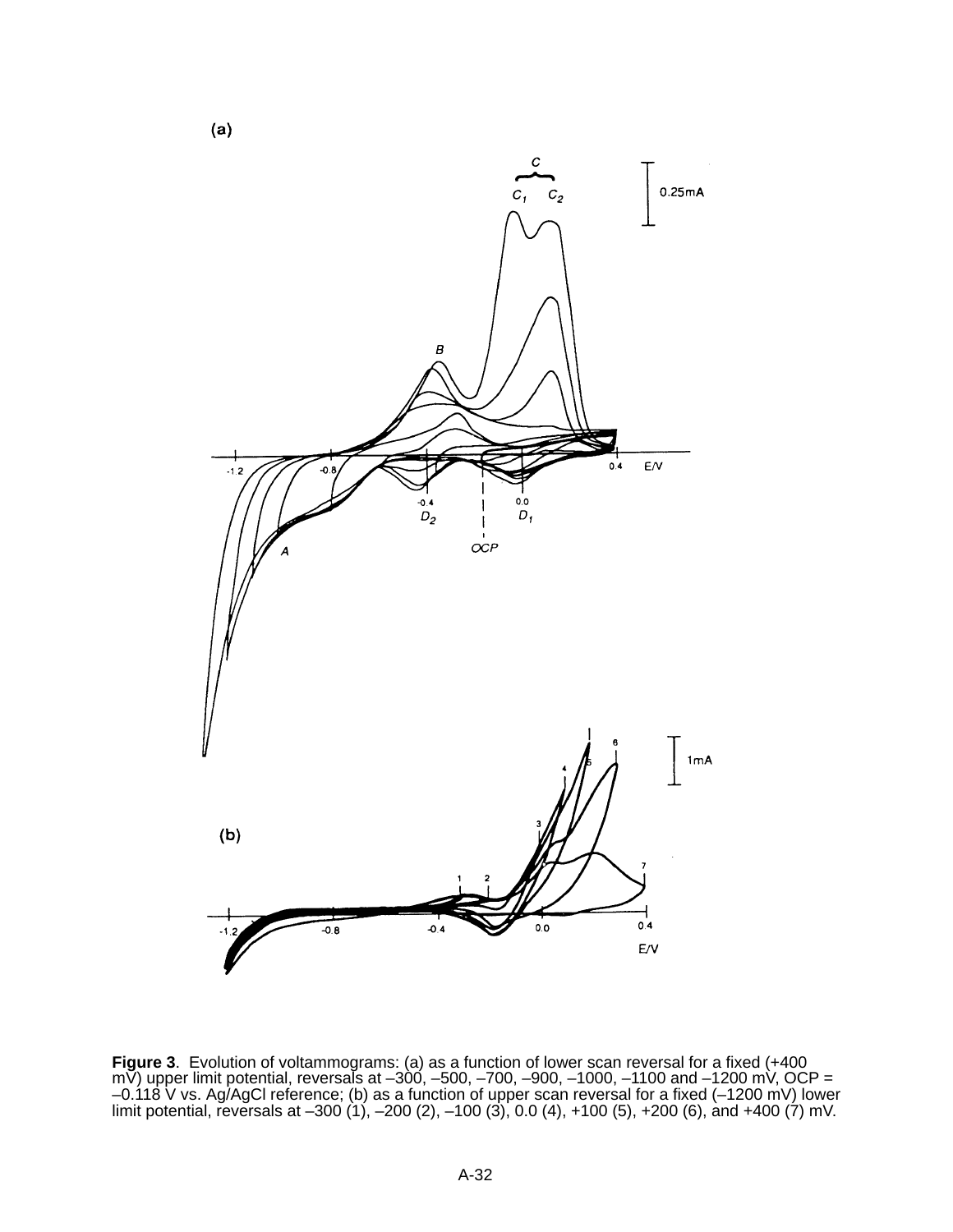

**Figure 4.** Effect of cycling, electrode surface black palladium, solution 0.3 M<sup>1</sup> Li<sub>2</sub>SO<sub>4</sub>/D<sub>2</sub>O, pH 4, scan rate 10 mVs $^{-1}$ , P isopotential point.

## **4.3. Effect of Scan Rate**

The effect of scan rate is shown in Fig. 5. The major effects of an increase in the scan rate are the disappearance of peak A during the negative scan, an increase in area of peak B, and a shift of peak B to higher potentials during the positive scan. The shift in potential of peak B is limited to a relatively narrow range of scan rates, i.e. to rates greater than 10 but less than 100 mV  $s^{-1}$ ; the latter scan rate separates the transport phenomena from surface kinetics [13,18]. In contrast, peak C shows relatively little change either in area or position with increasing scan rate. We assume that as interstitial hydrogen,  ${}^nH$ (II), leaves the bulk palladium metal and enters the solution phase, it first traverses the  $\lambda^*$ layer (which consists of the first 200–500 Å of the metal [13]) and the adsorption layer. Once in the adsorption layer, the  ${}^nH(\lambda_e)$  can either reoxidize or it can enter the space charge layer. In terms of eqn. (1), the effect of scan rate illustrates the influence of the individual parts of the interphase, cf. Fig. 1.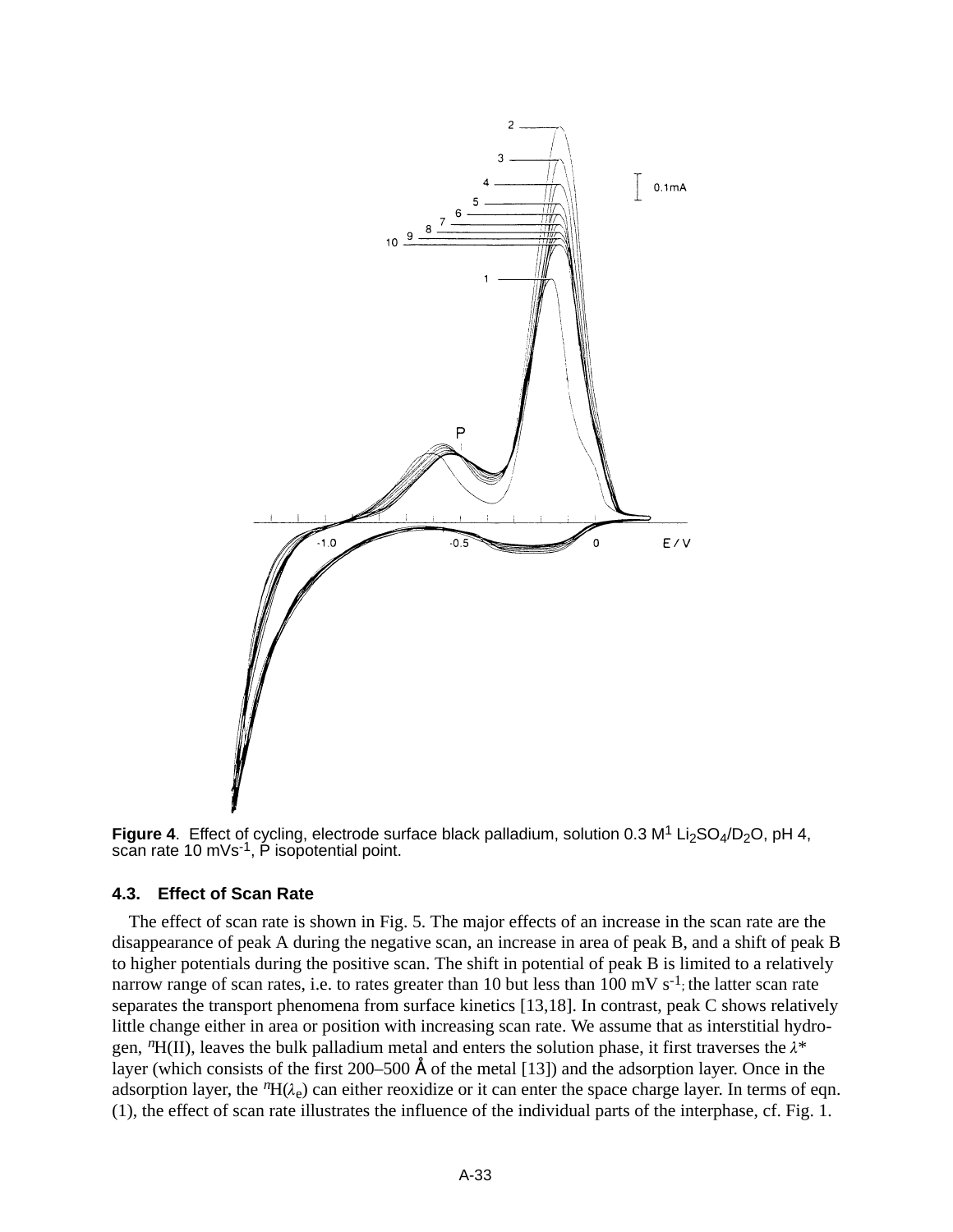Peak C is due to the reoxidation of strongly bound hydrogen, i.e. hydrogen that resides in the  $\lambda_s$  layer, see Fig. 1. Consequently, if the rate of transport of hydrogen into the  $\lambda_s$  layer is equal to or greater than the rate of the charge transfer, then the concentration of  ${}^nH(\lambda_s)$  should remain relatively constant. This will result in a peak which shows little or no effect with scan rate, as in the case of peak C. Conversely, peak B is assigned to the reoxidation of weakly bound hydrogen, i.e. hydrogen which resides in the  $\lambda_e$  layer, Fig. 1. If the rate of transport into the  $\lambda_e$  layer is slow relative to the charge transfer, then the opposite effect is expected, i.e. peak B increases in size with increasing scan rate.



**Figure 5**. Effect of scan rate, electrode surface black palladium, solution 0.3 M LiCl/D2O, ph 7, scan rates in millivolts per second indicated.

## **4.4. Voltammograms in Heavy vs. Light Water**

One of the conditions believed to prevent the initiation and/or terminate the Fleischmann–Pons effect is the presence of light water in the electrolyte. Its effect on the shape of voltammograms is illustrated in Fig. 6, in particular on the shape and position of peak C. As the concentration of light water is increased, peak C1 loses its identity (points  $P_1$ ,  $P_2$ ,  $P_3$ ), while peak C<sub>2</sub> increases in peak height and is shifted to higher potential. While there is no change in either the magnitude or position of peak B, peak A becomes an inflection point and a greater number of sweeps are needed for stabilization of the voltammograms as the concentration of light water is increased.

Figure 7(a) shows the effect of adding light water to heavy water during cycling. The results are similar to those described for the mixed  $1H_2O-2H_2O$  solvents shown in Fig. 6. Finally, the effect of adding heavy water to light water during cycling is shown in Fig. 7(b). It is noted that, as in the previous case, it takes a greater number of sweeps to stabilize the voltammograms shown in Fig. 7. Although more work is needed to establish the effect of mixed solvents on the shape of the voltammograms, nevertheless the present results clearly indicate that exchange of protons and deuterons within the palladium lattice occurs at sufficiently high cathodic overpotentials, (i.e. greater than –1.0 V, the so-called Tafel region).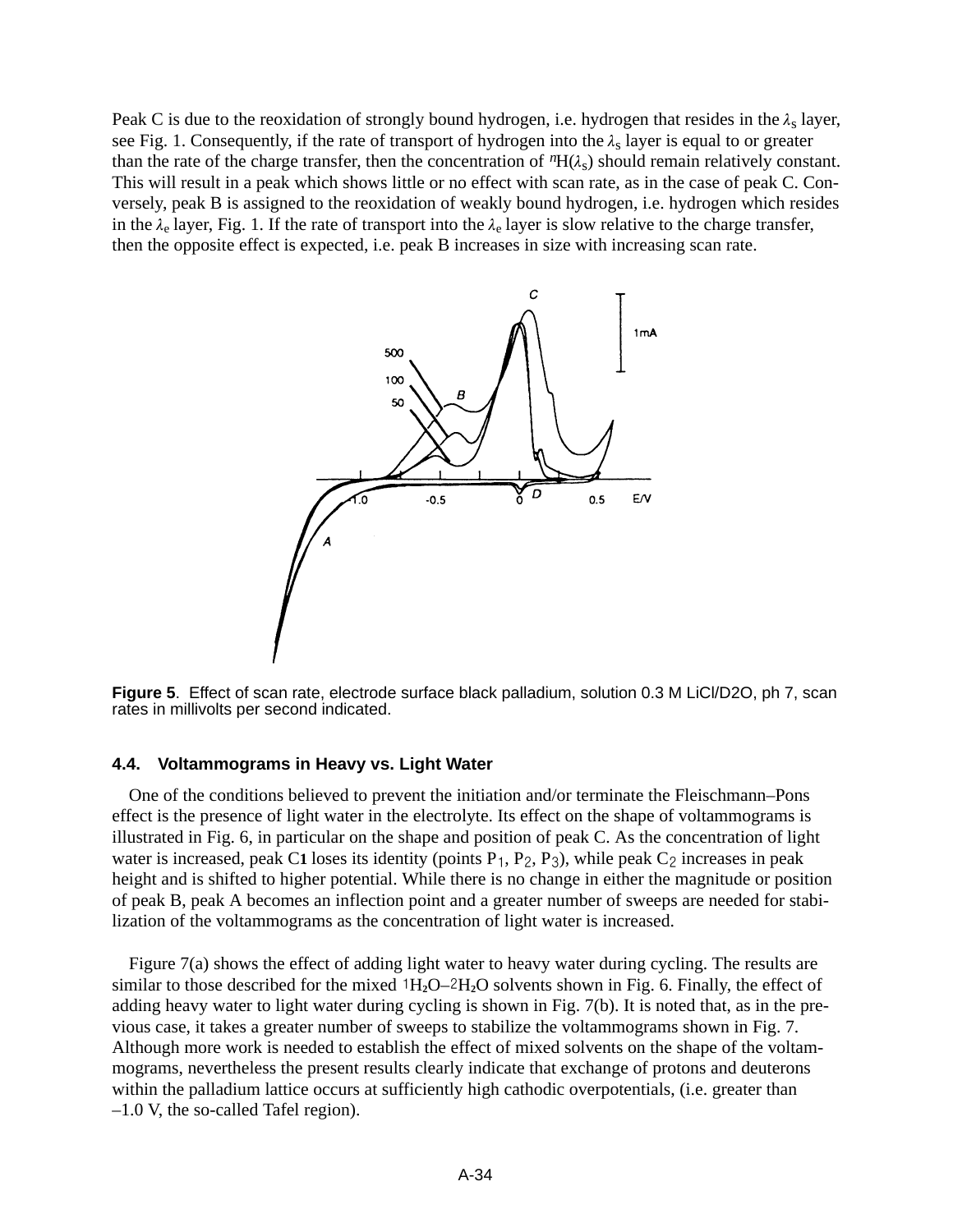

**Figure 6**. Effect of addition of light water, electrode surface black palladium electrolyte, 0.3 M Li<sub>2</sub>SO<sub>4</sub>, p<sup>n</sup>H 12, scan rate 10 mV s<sup>-1</sup>: curve 1, 10 ml D<sub>2</sub>O, 2 ml H<sub>2</sub>O; curve 2, 10 ml D<sub>2</sub>O, 5 ml  $H<sub>2</sub>O$ ; surve 3, 10 ml D<sub>2</sub>O, 10 ml H<sub>2</sub>O.



**Figure 7**. Effect of mixing solvents during cycling. (a) Effect of addition of light water to heavy water: curve 1, 7 ml <sup>2</sup>H<sub>2</sub>O; curve 2, add total 3 ml <sup>1</sup>H<sub>2</sub>O after the first scan; curve 3, add total 7 ml <sup>1</sup>H<sub>2</sub>O, scan taken after cycling for 3h. (b) Effect of addition of heavy water to light water; curve 1, 8 ml  $^{1}$ H<sub>2</sub>O; curve 2, add 8 ml  ${}^{2}H_{2}O$ , scan taken after 1 cycle; curve 3, scan taken after cycling for 45 min. Electrolyte 0.3 M Li<sub>2</sub>SO<sub>4</sub>, pnH 12, scan rate 10 mV s<sup>-1</sup>.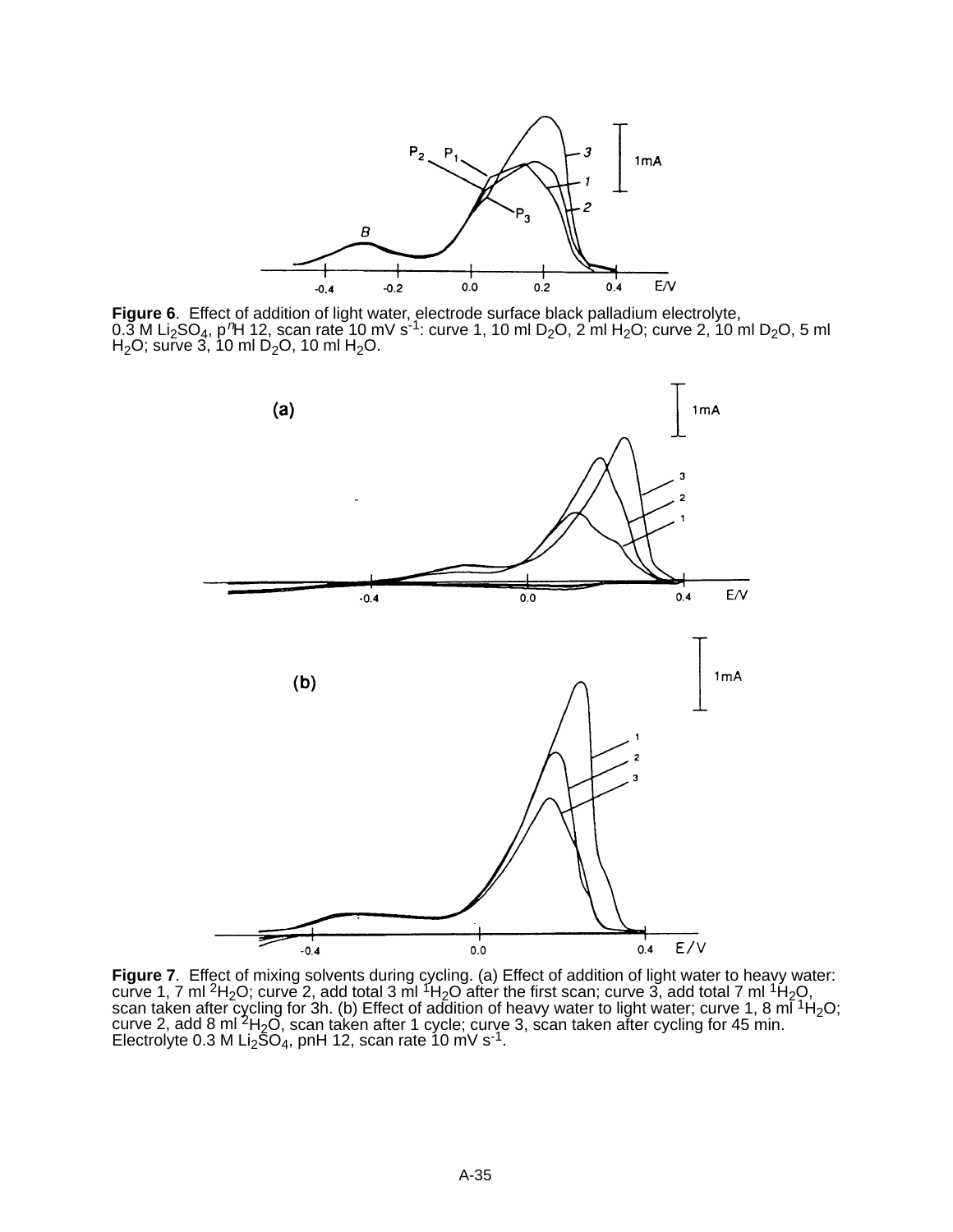#### **4. 5. Effect of pH**

Figure 8 illustrates the effect of pH on the voltammograms. In acidic and neutral electrolytes (pH 4 and pH 7) where the charge transfer kinetics are similar, the voltammograms overlap. However, in an alkaline electrolyte (pH 12), where the kinetics are different, there is an enhancement in peak B and a corresponding reduction in peak C with a slight displacement of the latter to a lower potential. The relation between the magnitudes of peaks B and C and their position on the potential scale arises from the interplay between the bulk and surface processes. As a rule, the peaks are better defined in alkaline solutions and the observed effects are greater for electrolytes containing Cl– ions. In terms of the concept of the  $\lambda^*$  phase, in alkaline solutions containing Cl– ions, becomes dominant.



**Figure 8.** Effect of pH, electrode surface black palladium, solution 0.3 M Li<sub>2</sub>SO<sub>4</sub>/H<sub>2</sub>O, scan rate 10 mV s-1, pH indicated.

#### **4.6. Effect of Weakly Adsorbable Ions**

The effect of weakly adsorbed anions on the voltammograms was investigated by changing electrolyte composition but not ionic strength. In particular, Fig. 9(a) illustrates how a change in an anionic species affects the shape of the voltammo- gram. In slightly acidic and neutral electrolytes (at pH 4 or pH 7), no differences between the voltammograms obtained for KCl and  $K_2SO_4$  electrolytes are observed. However, at pH 12 the .presence of Cl– ions enhances peaks B and D, with the corresponding changes in peak C. The appearance of peak D indicates that not all the *n*H atoms are transported into the palladium lattice. Therefore, Cl– in the presence of O*<sup>n</sup>*H– inhibits diffusion of *<sup>n</sup>*H into the metal, a conclusion reached earlier by Breiter [19]. The change in peak C indicates that the adsorbed Cl<sup>–</sup> ion in alkaline electrolytes competes with  $O^2H^-$  ions. According to Bucur and Bota [13] the thickness of their postulated layer is greatly affected by the adsorption properties of the anionic species occurring in solution.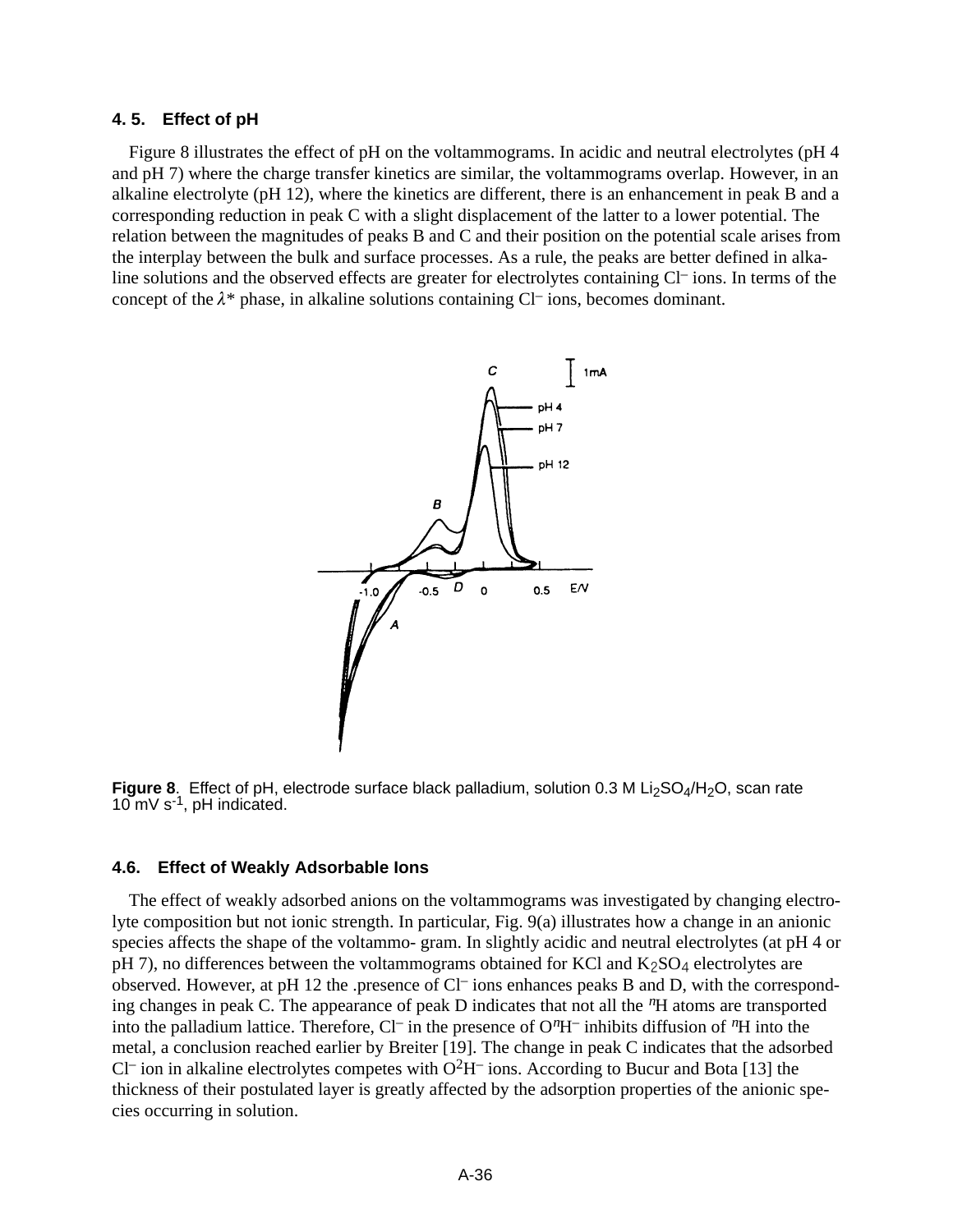

Figure 9. Effect of the supporting electrolyte, scan rate 10 mV s<sup>-1</sup>, electrode surface black palladium, pH 12, solvent D2O: (a) 0.3 M potassium salts (Cl<sup>–</sup>, SO $_4^2$ ); (b) 0.3 M lithium salts (as above),  $SO_4^{2-}$  thick line, CL<sup>–</sup> thin line.

When the  $K^+$  ion is replaced by  $Li^+$ , no significant differences are observed in the voltammograms, as shown in Fig. 9(b), regardless of the pH or the counterion. Such behavior is attributed to specific adsorption of the Li  $^+$  ion. The influence of electrolyte composition and pH on peaks B and D is related to the adsorbability of the species present in the electrolyte, a conclusion also reached by McBreen [5].

## **4.7. Effect of Surface Active Species**

Among species strongly adsorbed on the palladium electrode surface are the CN– ion and thiourea. Figure 10 shows the effect of adding KCN to the electrolyte, i.e. the effect of the CN– ion lying flat on the palladium surface [20]. Within the potential range examined, the addition of  $CN^-$  results in a loss of peaks A, B and D as well as loss of the component of peak C which occurs at a more negative potential . However, with positive scans terminated at higher positive potentials, e.g. at 1.0 V vs. Ag/ AgCl reference, shown in Fig. 10, peaks A and D reappear. Evidently, a strongly adsorbed (chemisorbed) species modifies the structure of the electrode/electrolyte interphase in a different manner than less strongly adsorbed species. In particular, the presence of CN– does not prevent the diffusion of 2H atoms into the palladium lattice, in agreement with the results obtained by McBreen [5]. It appears, however, that the CN<sup>-</sup> ion does inhibit the outgassing of  $2H(\lambda^*)$  out of the  $\lambda_s$  into the  $\lambda_e$  layers. The single anodic peak observed in the voltammogram is attributed to reoxidation of 2H within the palladium layer in closest contact to the solution phase, i.e. the  $\lambda_e$  layer. Therefore, it would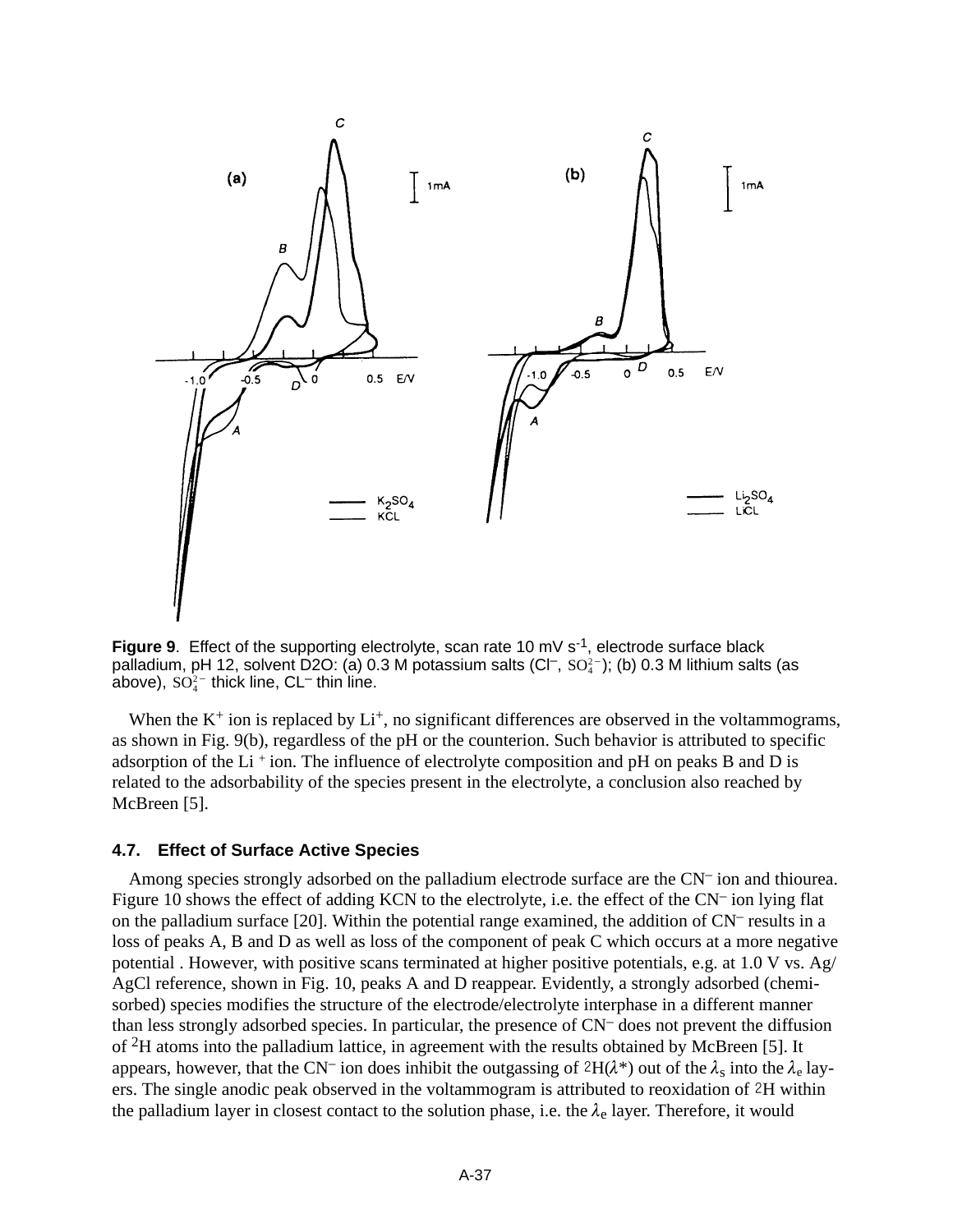appear that the two overlapping components of peak C are assigned to reoxidation of  $2H(\lambda_e)$  and in the  ${}^n\text{H}(\lambda_s)$  layers respectively.



Figure 10. Effect of addition of CN<sup>-</sup>. Electrode surface black palladium, solution 0.3 M Li<sub>2</sub>SO<sub>4</sub>/D<sub>2</sub>O, pH 12, scan rate 10 mVs<sup>-1</sup>, final concentration of KCN was 10<sup>-3</sup> M: curve 1, before addition of KCN; curve 2, after addition of KCN positive scan terminated at +500 mV; curve 3, positive scan terminated at +1000 mV.

The addition of thiourea, ca.  $10^{-3}$  M, to the electrolyte greatly alters the voltammograms, as shown in Fig. 11 where the voltammograms obtained in the absence and presence of  $SC(NH<sub>2</sub>)<sub>2</sub>$  are displayed. With the addition of thiourea, the anodic peak B becomes an inflection occurring at ca. 300 mV more positive and the much broader peak C, also displaced by 300 mV, retains its structure (the two closely spaced peaks). At still higher positive potentials, a new peak is observed. Of note is the dependence of the shape of the negative branch of the voltammograms. When the positive sweep is terminated before substantial oxidation of adsorbed and/or absorbed 2H occurs, the negative sweep retraces the positive sweep. When terminated at the point of inflection, a peak in the negative sweep appears which is shifted more negative by ca. 300 mV with respect to the peak observed in the absence of thiourea. The magnitude of this peak decreases as the terminating potential is more positive, until the terminating potential exceeds 1.2 V, at which point two new peaks appear. These latter two peaks may be due to the reduction of sulfur compounds adsorbed on the surface or may indicate surface restructuring associated with electrode polarization [14].

## **5. CLOSING REMARKS**

The quantitative description of the <sup>n</sup>H transport across the interphase requires that both the interphase structural features and the kinetics of the processes, which lead to the formulation of applicable boundary conditions, be specified. Two models have been advanced. In one approach, Bucur and Covaci [18] formulated a set of equations describing the transport of hydrogen from the electrode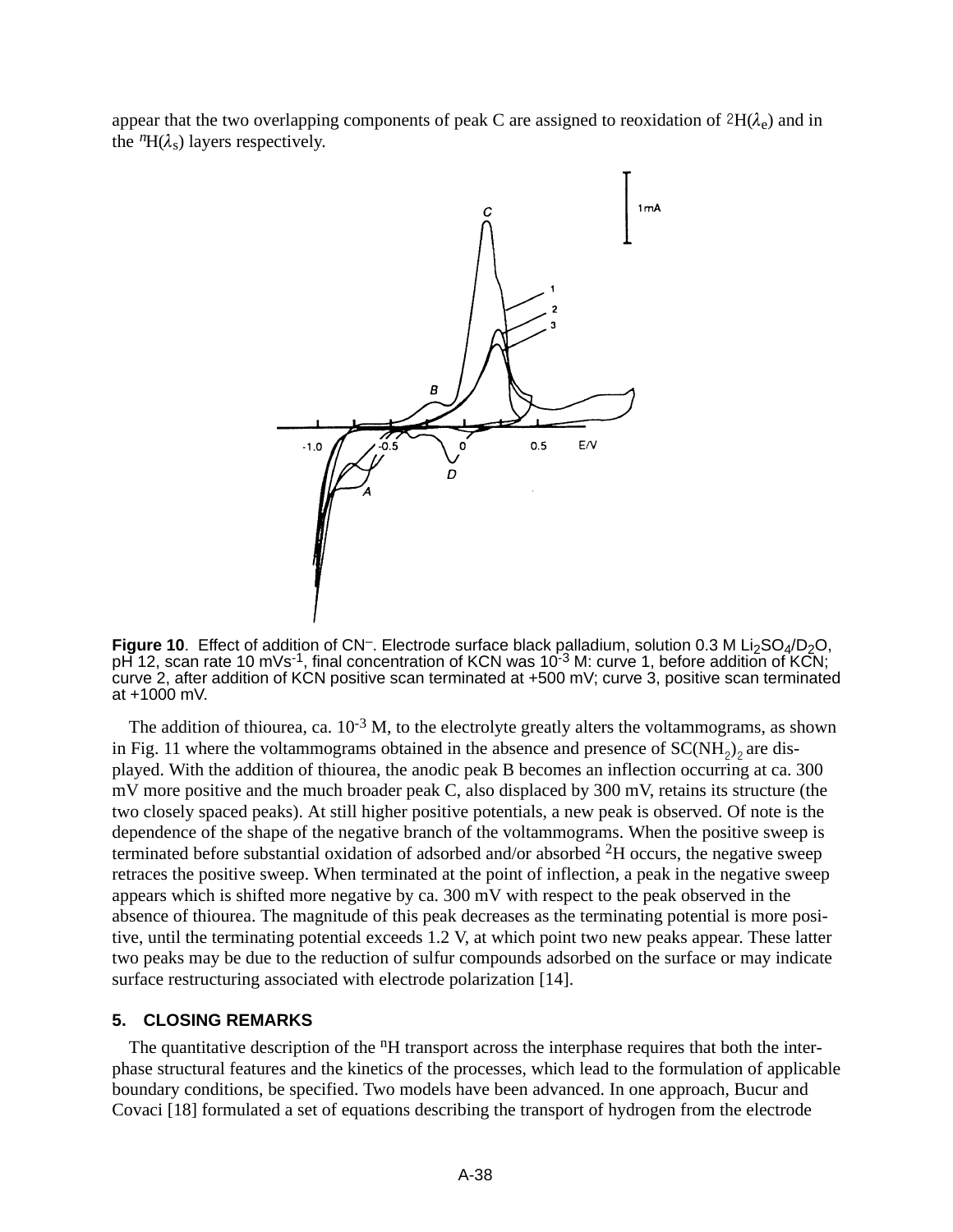

**Figure 11.** Effect of addition of CS(NH<sub>2</sub>)<sub>2</sub>, electrode surface black palladium, solution 0.3 M Li $_{2}^{\bullet}$ SO<sub>4</sub>/D<sub>2</sub>O, pH 12, scan rate 10 mV s<sup>-1</sup>, final concentration of CS(NH<sub>2</sub>)<sub>2</sub> was 10-3 M.

interior to the charge transfer plane by invoking mass balance equations. A more general discussion of the transport was given recently by Szpak et al. [4] in which they adopted a modified van Rysselberghe [3] concept of the interphase region as representing the Pd/*<sup>n</sup>*H2O system by including absorption process(es), i.e. the penetration of *n*H into the palladium lattice. While discussing the properties of the interphase, it is important to note that the movement of the absorbed interstitial is accompanied by profound local changes arising from lattice expansion, especially at the  $\alpha \rightarrow \beta$  transition plane [21].

Qualitatively, during the negative scan, as the concentration of *n*H(a) increases with the applied overpotential, so does the amount of  ${}^nH(\lambda^*)$  which, in turn, diffuses into the bulk metal,  ${}^nH(\Pi)$ . During the discharge, the elementary processes are reversed in direction while retaining the same mechanism within the bulk electrode. On the surface,  ${}^nH(\lambda_e)$  undergoes oxidation with the distribution of the driving force depending on the reaction path. In particular, at low anodic current densities, an equilibrium  $H(\lambda_s) \to H(\lambda_e)$  can be assumed. At higher currents, however, a non-equilibrium situation may develop owing to the slowness of either the transfer step or diffusion through the palladium lattice. In such a case, the rate-determining step is identifiable.

General features of the voltammograms pertaining to the Pd/<sup>*n*</sup>H<sub>2</sub>O system, i.e. (i) peaks are observed in the positive direction but rarely in the negative, (ii) a number of scans is required to stabilize a voltammogram, and (iii) a coupling between the forms of adsorbed–absorbed <sup>*n*</sup>H exists, indicate strong involvement of the interphase. The lack of distinct features during the negative scan suggests that the <sup>*n*</sup>H atom, formed upon reduction of *n*H<sub>2</sub>O, is transported across the  $\lambda_s$  layer directly into the palladium lattice. The existence of the inflection point A, Fig. 4, appearing in the course of light water reduction which in heavy water often becomes a well defined peak, Fig. 9(b), we propose is attributed to the difference in the number of reactive sites on the electrode surface arising from the difference in the rate at which the  ${}^n$ H cross the  $\lambda_s$  layer, this rate being faster for light hydrogen. The elimination of this peak upon addition of CN– ions means that the total number of sites has been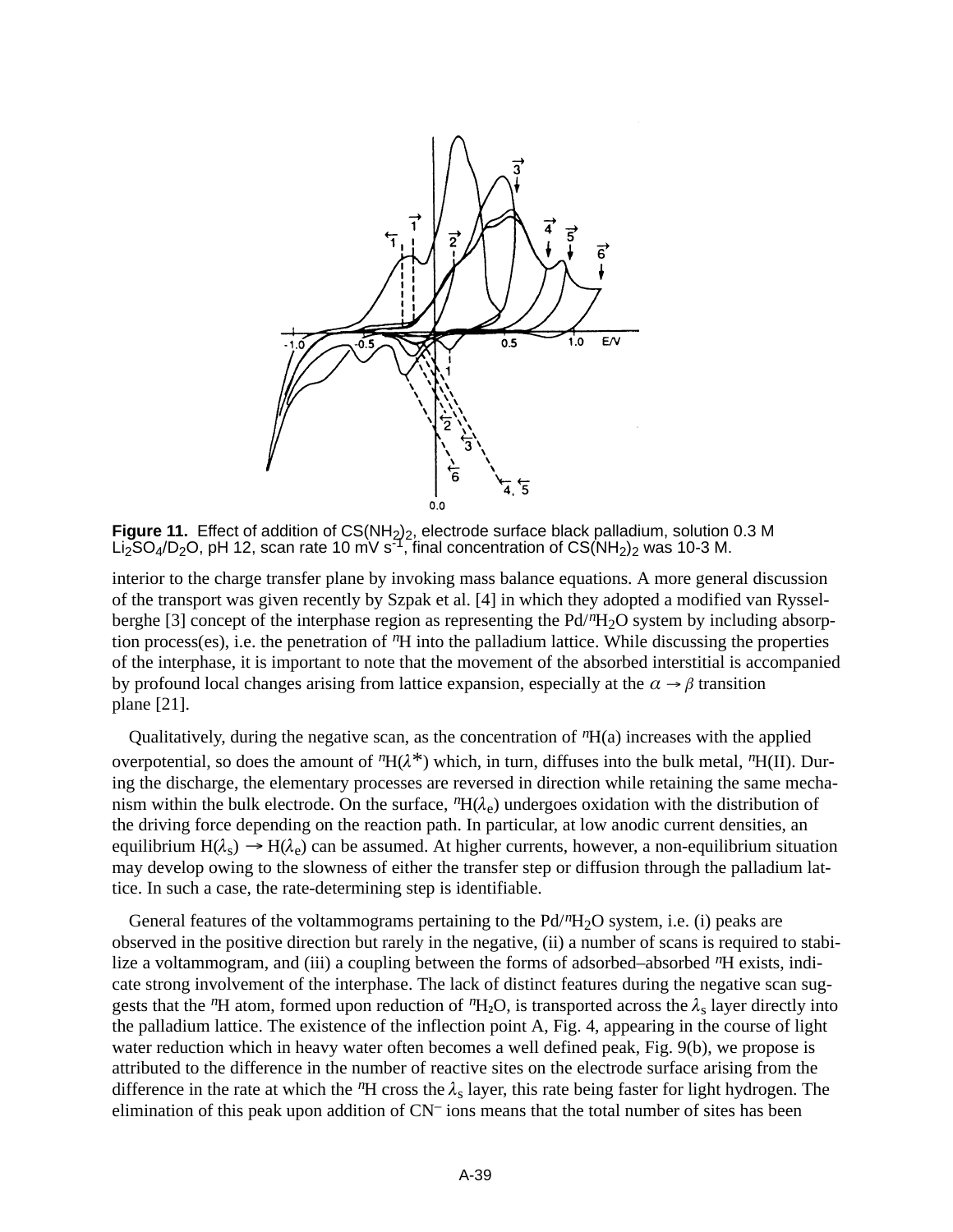reduced. It should be noted that the shape of peak A is strongly dependent upon the history of the electrode, scan rate, pH and solution composition. This suggests that this peak arises from the restructuring of the  $\lambda^*$  layer occurring at more positive potentials, a conclusion reached earlier by Bucur and Bota [13].

The complex nature of the interaction between the  $\lambda_e$  and  $\lambda_s$  layers is further shown by' the shape of voltammograms obtained in the presence of thiourea. Here, the formation of  $\cdot\cdot$  S bonds 'affects not only the space charge layer in the  $\lambda_e$  but also the  $\lambda_s$  segments of the interphase. In conclusion, we suggest that, in the course of the palladium electrode charging, the interphase is not a passive element but an active participant.

## **ACKNOWLEDGEMENT**

The authors wish to express their gratitude to Drs. D.R. Rolison (NRL) and R.J. Nowak (ONR) for penetrating discussions. Special thanks to Dr. Frank Gordon (NOSC) for his interest, encouragement and support.

## **REFERENCES**

- 1. M. Fleischmann, S. Pons and M. Hawkins, J. Electroanal. Chem., 261(1989)301.
- 2. M. Fleischmann, S. Pons, M.W. Anderson, L.J. Li, and M. Hawkins, J. Electroanal. Chem., 287 (1990)293.
- 3. P. van Rysselberghe, Some Aspects of the Thermodynamic Structure of Electrochemistry, in J.O'M. Bockris (Ed.), Modern Aspects of Electrochemistry, Vol. 4, Plenum, New York, 1966.
- 4. S. Szpak, C.J. Gabriel, J.J. Smith and R.J. Nowak, J. Electroanal. Chem., 309(1991)273.
- 5. J. McBreen, J. Electroanal. Chem., 287(1990)279.
- 6. A. Capon and R. Parsons, J. Electroanal. Chem., 39(1972)275.
- 7. R.R. Adzic, M.D. Spasojevic and A.R. Despic, J. Electroanal. Chem., 92(1978)31.
- 8. J. Horkans, J. Electroanal. Chem., 106(1980)245.
- 9. J.-P. Chevillot, J. Farcy, C. Hinnen and A. Rousseau, J. Electroanal. Chem., 64(1975)39.
- 10. D.R. Rolison and P.P. Trzaskoma, J. Electroanal. Chem., 287(1990)375.
- 11 S. Szpak, P.A. Mosier-Boss and J.J. Smith, J. Electroanal. Chem., 302(1991)255.
- 12 R. Defay, I. Prigogine and A. Bellemans, Surface Tension and Adsorption, Engl. trans., D.H. Everett, Longmans, Green & Co, London, 1966.
- 13 R.V. Bucur and F. Bota, Electrochim. Acta, 26 (1981)1653; 27(1982) 521; 28 (1983)1373.
- 14 S. Szpak and P.A. Mosier-Boss, unpublished results, 1990.
- 15 W. Auer and H.J. Grabke, Ber. Bunsenges., 78(1974)58.
- 16 H.S. Carslaw and J.C. Jaeger, Conduction of Heat in Solids, Oxford University Press, London, 1948.